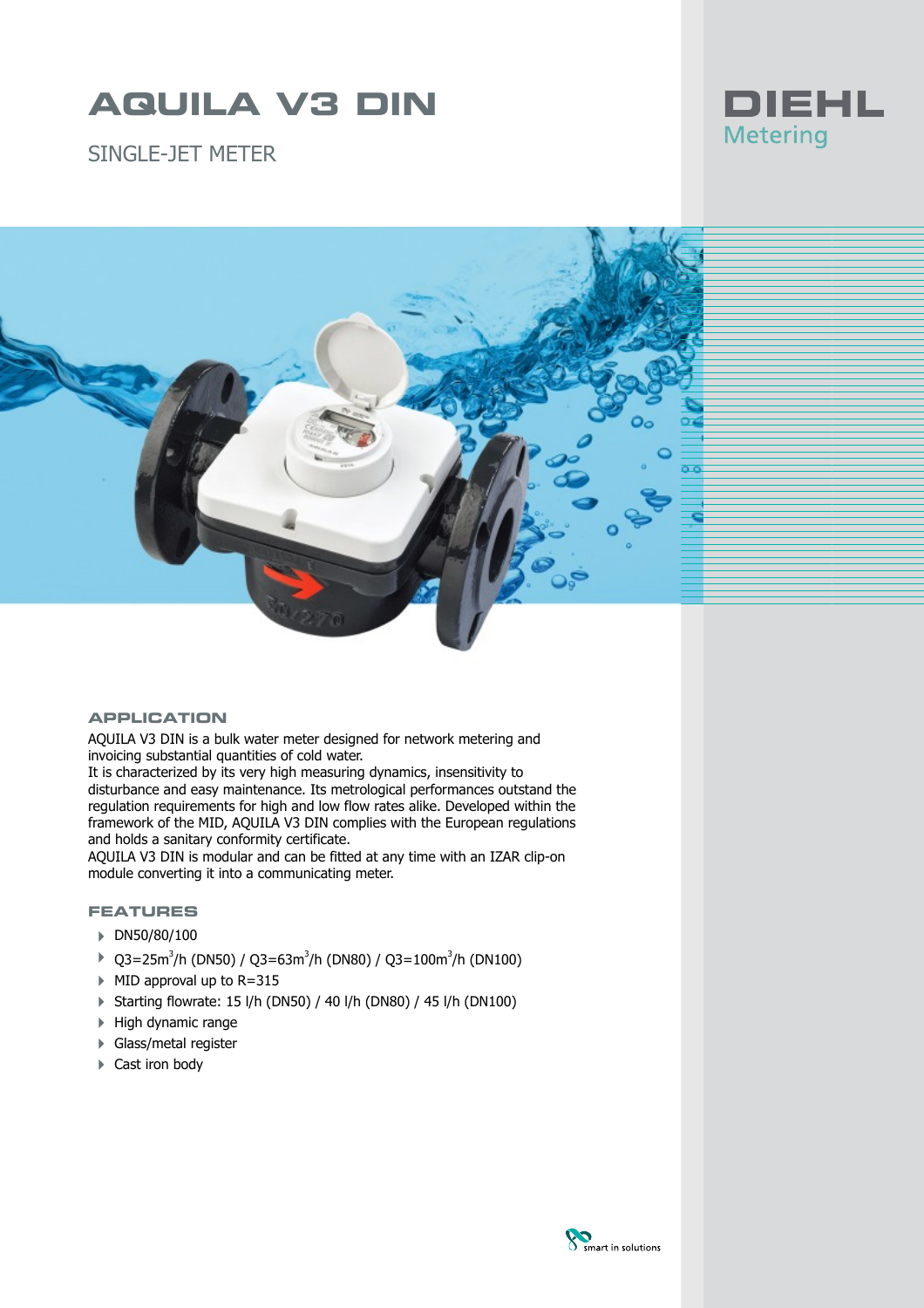## **AQUILA V3 DIN**

SINGLE-JET METER

#### **METROLOGICAL DATA**

| Nominal diameter                               | <b>DN</b>      | mm      | 50    | 80    | 100   |
|------------------------------------------------|----------------|---------|-------|-------|-------|
| Length                                         | L.             | mm      | 270   | 300   | 360   |
| Nominal flowrate                               | $Q_3$          | $m^3/h$ | 25    | 63    | 100   |
| R standard $*$                                 | $Q_3/Q_1$      |         | 315   | 315   | 315   |
| Starting flowrate                              |                | I/h     | 15    | 40    | 45    |
| Minimum flowrate                               | $Q_1$          | I/h     | 80    | 200   | 317   |
| <b>Transition flowrate</b>                     | Q <sub>2</sub> | I/h     | 127   | 320   | 508   |
| Maximum flowrate                               | $Q_4$          | $m^3/h$ | 31.25 | 78.75 | 125   |
| Overload                                       |                | $m^3/h$ | 40    | 100   | 150   |
| Head loss at $Q_3$                             |                | bar     | 0.482 | 0.440 | 0.592 |
| Head loss at $Q_4$                             |                | bar     | 0.754 | 0.687 | 0.925 |
| kvs (deltaP=Q <sup>2</sup> /Kvs <sup>2</sup> ) |                |         | 36    | 95    | 130   |
|                                                |                |         |       |       |       |

\* Other values on request

#### **APPROVAL**

|                     | AQUILA V3 DIN       |
|---------------------|---------------------|
| MID approval        | LNE-26943   Type C2 |
| Sanitary conformity | <b>ACS</b>          |

#### **TEMPERATURE AND PRESSURE**

|                               |        | AQUILA V3 DIN        |
|-------------------------------|--------|----------------------|
| Water temperature             |        | $\degree$ C 0.1  +50 |
| Ambient operating temperature |        | $\degree$ C +1  +55  |
| Storage temperature           |        | $\degree$ C $-20+70$ |
| Nominal pressure              | bar 16 |                      |
| Breaking pressure             | bar 62 |                      |

#### **DIMENSIONS**





**Front view Top view Top view Top view Top view** 

| Nominal diameter | <b>DN</b> | mm            | 50        | 80        | 100       |
|------------------|-----------|---------------|-----------|-----------|-----------|
| Length           |           | <sub>mm</sub> | 270       | 300       | 360       |
| Width            | W         | <sub>mm</sub> | 110       | 163       | 155       |
| Width            | W         | mm            | 193       | 263       | 265       |
| Height           | H         | mm            | 177       | 218       | 230       |
| Height           | h1        | mm            | 70        | 95        | 105       |
| Body             |           |               | cast iron | cast iron | cast iron |
| Weight           |           | kg            | 12.5      | 21        | 28        |
| Flange diameter  | D         | mm            | 165       | 200       | 220       |
|                  |           |               |           |           |           |

### Standard flange: flat raised face flange

Diehl Metering S.A.S. · Head Office · 67 rue du Rhône · BP 10160 · FR-68304 Saint-Louis Cedex · Phone: + 33 (0)3 89 69 54 00 · Fax: + 33 (0)3 89 69 72 20 · metering-France-info@diehl.com · www.diehl.com/metering<br>Internati